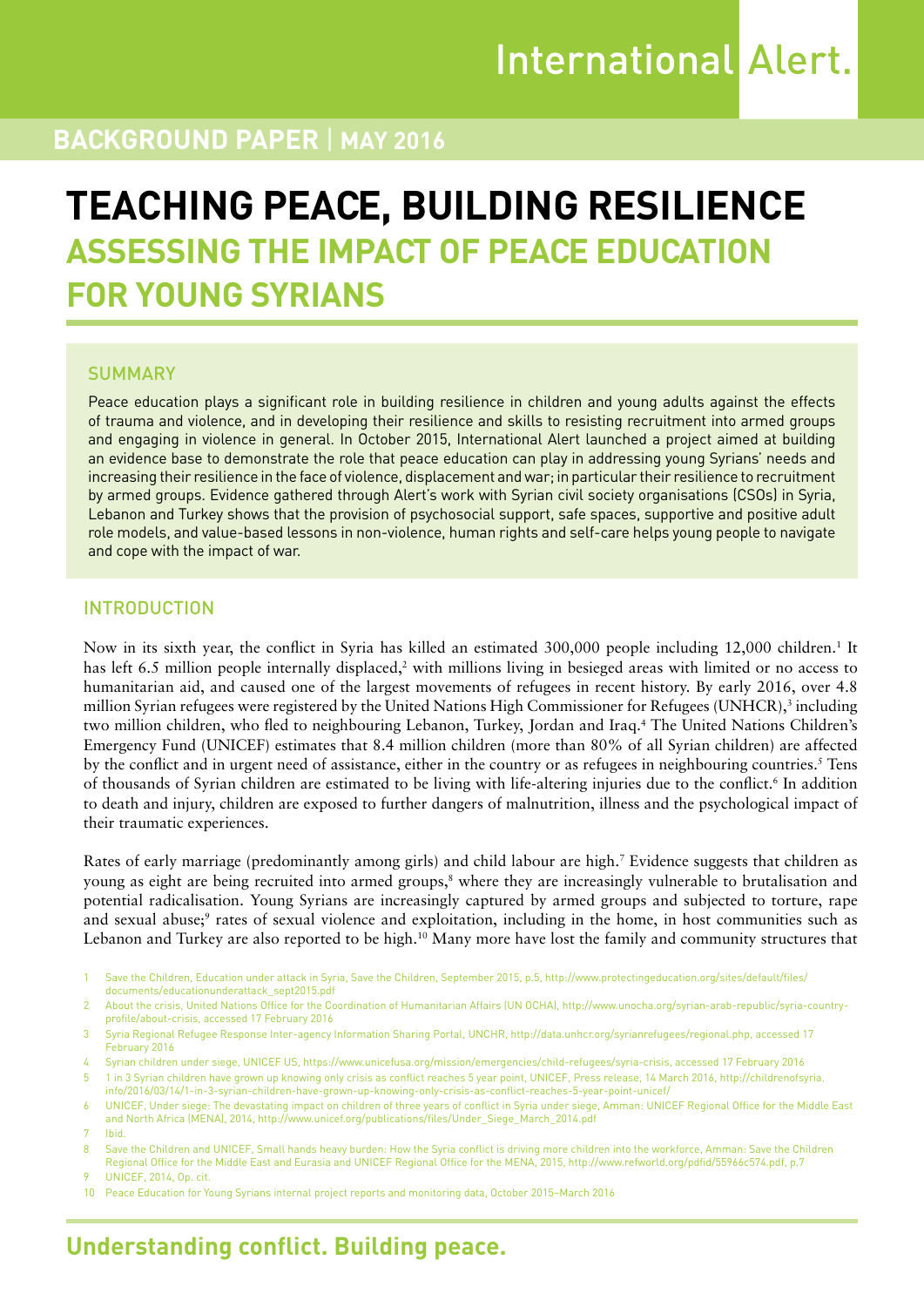should keep them safe<sup>11</sup> and in this fragile context, exposure to armed violence, limited access to education, loss of friends and family, and the increased stress of prolonged displacement is having a profound impact on their wellbeing and development.<sup>12</sup>

In this context of violence and displacement, a breakdown of societal structures and declining access to basic services, young people are increasingly vulnerable to exploitation, abuse, and poor physical, emotional and psychological health.

#### What is peace education?

For the purposes of this project, the term 'peace education' is defined as the integration of peacebuilding approaches and skills into formal and non-formal education curricula that aim to bring about an individual's desire for positive peace and an understanding of the consequences of violence; that impart skills and values to manage conflict without recourse to violence; and that encourage students to critically analyse the conflicts around and within them, including understanding the structural and cultural factors that underpin conflict and injustice.

#### Peace education for young Syrians

In late  $2015$ , Alert alongside four local implementing partners<sup>13</sup> engaged 7,111 children aged 6–18 and youth aged 18+ in a range of peace education interventions in Syria, Lebanon and Turkey over a sixmonth period.

The project tested the potential for peace education to address the damage that the conflict in Syria has had on young people and to increase their resilience to recruitment into armed groups. Project activities aimed to increase young people's skills and capacity for nonviolence, develop social and life skills, develop individual and group resources, develop resilience and build support networks.

This highlighted the degradation of education infrastructure and opportunities to learn as a key vulnerability, and underlined the central role of quality, holistic education in reducing vulnerability and increasing resilience.<sup>14</sup>

#### Methodology

This paper draws on data from a robust monitoring and evaluation (M&E) process of the project, presenting solid evidence about the emerging impact of peace education in this context from project activities across 13 locations in Syria, Lebanon and Turkey,<sup>15</sup> based on six months of implementation from September 2015. This includes interview data from 311 young Syrians and wider community members outside of the project activities, documenting attitudes among young Syrians towards armed conflict, the impact of war and displacement on their lives, and their motivations for involvement in or rejection of violence. The research also interrogated vulnerability and resilience factors that affect young people's engagement in armed violence. This was supplemented by secondary

*Local contexts and conflict dynamics affect the focus and efficacy of peace education, so partners tailored their approaches to local needs and cultural dynamics.*

literature research. The primary research was carried out in Syria, Lebanon and Turkey over a three-month period from December 2015 to February 2016.

As local contexts and conflict dynamics significantly impact on peace education work, in terms of its focus and efficacy, partners tailored approaches to local needs and cultural dynamics. Alert's partners implemented five different peace education approaches in total. It is

important to highlight that the significance of different vulnerability and resilience factors – and peace education's relative ability to address these – varies significantly depending on the context. This paper therefore documents and critiques a number of successful peace education approaches that address the complex needs of young people.

While the evidence gathered from the pilot is sufficient to demonstrate the project's value and effectiveness,<sup>16</sup> six months is a short timeframe to assess longer-term change outcomes. Only through continued implementation and monitoring can more substantive findings be drawn about the sustainability of the impact.

13 The names of our partners have not been disclosed in order to protect their safety and that of our beneficiaries.

14 See International Alert, Why young Syrians choose to fight: Vulnerability and resilience to recruitment by violent extremist groups in Syria, London:

International Alert, 2016

16 RMTeam, Draft independent project evaluation report, Reducing young Syrians' vulnerability to recruitment by violent extremist groups through peace education (April 2016), forthcoming

<sup>11</sup> UNICEF reported that in 2014 at least 8,000 children arrived at Syria's borders without their parents. UNICEF, 2014, Op. cit.

<sup>12</sup> Save the Children, Childhood in the shadow of war: Voices of young Syrians, Amman: Save the Children Regional Office for the Middle East and Eurasia, 2015, https://www.savethechildren.org.au/\_\_data/assets/pdf\_file/0018/124119/Childhood-in-the-shadow-of-war-WEB.PDF

<sup>15</sup> The locations have not been disclosed in order to protect the safety of our partners and beneficiaries.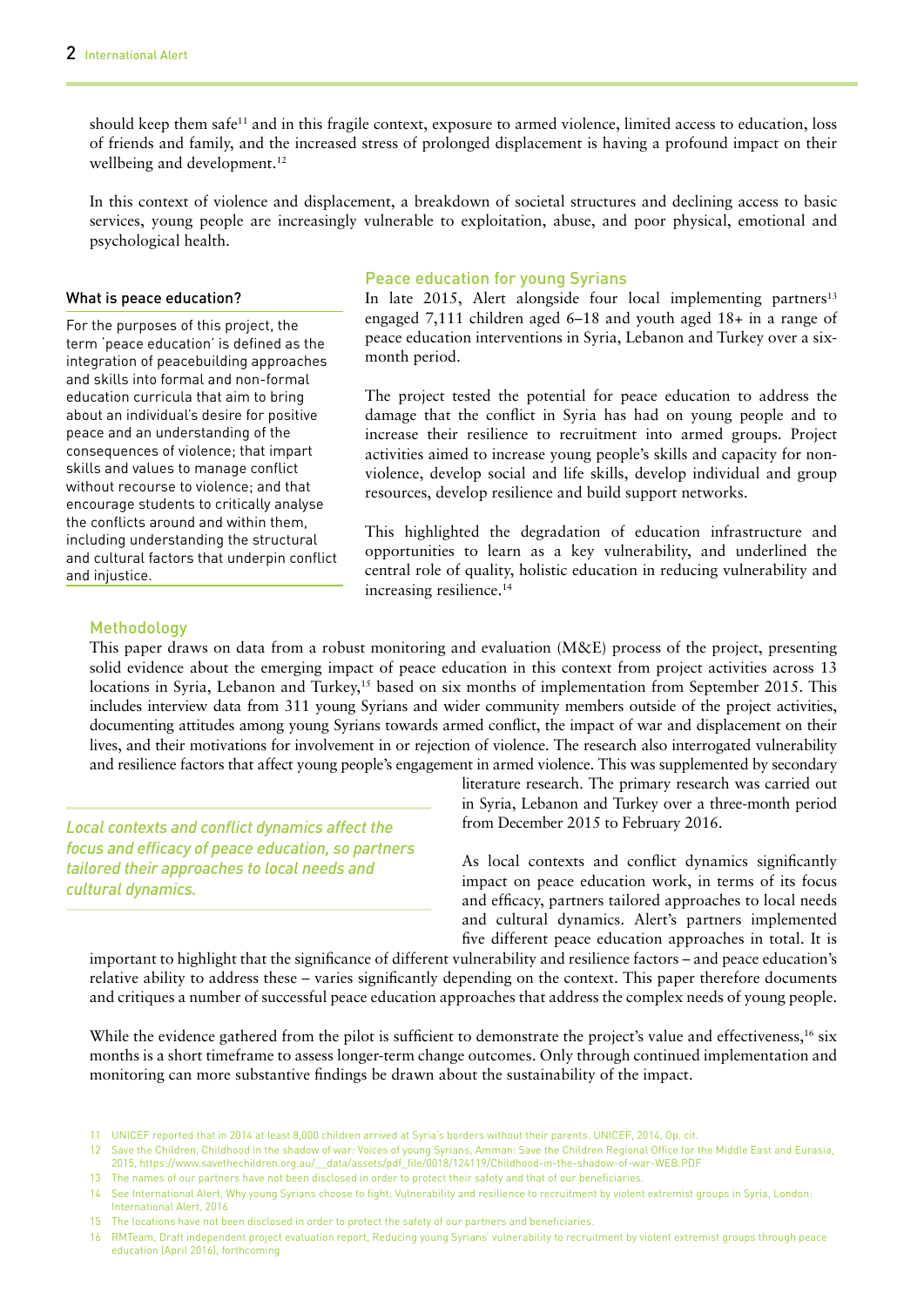#### THE STATE OF EDUCATION FOR SYRIAN CHILDREN IN SYRIA, LEBANON AND TURKEY

Millions of Syrian children are being born, and growing up, in conflict.<sup>17</sup> Across Syria and in neighbouring countries, children's education is severely affected. A total of 700,000 Syrian refugee children are out of school in neighbouring countries<sup>18</sup> and over 40% of children are unable to continue their education in Syria.<sup>19</sup>

In Syria, education infrastructure has been severely eroded. It is estimated that one in four schools are no longer operational because they have been damaged, destroyed or used either to shelter the internally displaced or appropriated by armed groups.20 Areas contested by the Assad regime and opposition armed forces have been most severely impacted.<sup>21</sup> As the conflict drives households further towards destitution, children are increasingly forced to work in extremely poor conditions and for minimal

wages.22 As a result, two million children in Syria are out of school, and across the region it is estimated that more than 13 million are not attending school.<sup>23</sup>

In Lebanon, fewer than 30% of school-age registered Syrian refugees have been able to access formal public schooling.<sup>24</sup> This has been attributed to lack of familiarity

*2 million children in Syria are out of school, and across the region it is estimated that more than 13 million are not attending school.*

with and challenges to adjusting to the Lebanese curriculum, and high costs associated with attendance.<sup>25</sup> These challenges, as well as child labour (involving children as young as  $\sin^{26}$  transport costs, bullying in schools, discrimination and language barriers have also contributed to high drop-out rates among Syrian refugees.<sup>27</sup>

In addition, research has highlighted the barriers to young Syrians acquiring professional qualifications, including the different curricula and access to a reduced Lebanese curriculum preventing them from accessing higher education.28 The two-shift system for Lebanese and Syrian children, established to meet the needs of refugees in the country's public schools, has also separated children and negatively impacted young Syrians' ability to form inclusive social networks.29 While significant efforts have been made by the Lebanese Ministry of Education and Higher Education and international partners to respond to the educational needs of refugee and Lebanese children through the public school system, agencies are struggling to meet the demand. Non-formal education provided by NGOs is attempting to fill the gap; however, coordination between and among education providers, formal and non-formal, and integration of inclusive education approaches, remains limited.30

In Turkey, the government has implemented policy changes to support increased levels of attendance at school and higher education institutions, but, as of 2015, 400,000 children of school age in Turkey were not in school.<sup>31</sup> The majority of these children are out of camps in urban settings where school attendance among those aged

- 17 UNICEF, No place for children: The impact of five years of war on Syria's children and their childhoods, Amman: UNICEF Regional Office for the MENA, 2016, [http://childrenofsyria.info/wp-content/uploads/2016/03/SYRIA5Y-REPORT-12-MARCH.pdf,](http://childrenofsyria.info/wp-content/uploads/2016/03/SYRIA5Y-REPORT-12-MARCH.pdf) accessed 12 April 2016
- 18 #NoLostGeneration, <http://nolostgeneration.org/>, accessed 12 April 2016
- 19 UNICEF, March 2014, Op. cit., p.18
- 20 UNICEF, Education under fire: How conflict in the Middle East is depriving children of their schooling, Amman: UNICEF Regional Office for the MENA, September 2015, p.4, [http://www.unicef.org/mena/Education\\_Under\\_Fire.pdf](http://www.unicef.org/mena/Education_Under_Fire.pdf)
- 21 UNICEF, Curriculum, accreditation and certification for Syrian children in Syria, Turkey, Lebanon, Jordan, Iraq and Egypt, Regional study, Amman: UNICEF Regional Office for the MENA, March 2015, p.6, [http://www.oosci-mena.org/uploads/1/wysiwyg/150527\\_CAC\\_for\\_Syrian\\_children\\_report\\_final.](http://www.oosci-mena.org/uploads/1/wysiwyg/150527_CAC_for_Syrian_children_report_final.pdf) [pdf](http://www.oosci-mena.org/uploads/1/wysiwyg/150527_CAC_for_Syrian_children_report_final.pdf)
- 22 UNICEF, September 2015, Op. cit., p.4
- 23 Ibid., p.3

24 C. Alsharabati and C. Lahoud, Analysis of child education survey: A study done at the Political Science Institute at USJ, 2016, [http://www.isp.usj.edu.lb/](http://www.isp.usj.edu.lb/pdf/Refugees%20Report%20USJ%20-Avril%202016.pdf) [pdf/Refugees%20Report%20USJ%20-Avril%202016.pdf,](http://www.isp.usj.edu.lb/pdf/Refugees%20Report%20USJ%20-Avril%202016.pdf) p.6

- 26 An International Labour Organization (ILO) rapid assessment of child labour in Lebanon found that almost a third of working children were under 14. The report also found that children aged 6–8 had already been working for at least six months as of 2012 in the north of Lebanon. R.A. Habib-Khoury, Rapid assessment on child labour in North Lebanon (Tripoli and Akkar) and Bekaa Governorates, Beirut: ILO Regional Office for Arab States, 2012, p.37, <http://www.urban-response.org/resource/20112>
- 27 H.A. El-Ghali, N. Ghalayini and G. Ismail, Responding to crisis: Syrian refugee education in Lebanon, Policy Brief No. 7, Beirut: AUB Policy Institute, Issam Fares Institute for Public Policy and International Affairs, American University of Beirut, 2016, p.2
- 28 Z. Abla and M. Al-Masri, Better together: The impact of the schooling system on Lebanese and Syrian displaced pupils on social stability, London: International Alert, 2015, [http://international-alert.org/sites/default/files/Lebanon\\_LebaneseSyrianSchoolingSystem\\_EN\\_2015.pdf](http://international-alert.org/sites/default/files/Lebanon_LebaneseSyrianSchoolingSystem_EN_2015.pdf); A. Nehmeh, Syrian refugee youth in Lebanon: A participative research into the major vulnerability and resilience factors driving radicalisation, London: International Alert, forthcoming
- 29 Z. Abla and M. Al-Masri, 2015, Op. cit.
- 30 H.A. El-Ghali, N. Ghalayini and G. Ismail, 2016, Op. cit., p.3
- 31 Turkey: 400,00 Syrian children not in school, Human Rights Watch, 8 November 2015, [https://www.hrw.org/news/2015/11/08/turkey-400000-syrian](https://www.hrw.org/news/2015/11/08/turkey-400000-syrian-children-not-school)[children-not-school](https://www.hrw.org/news/2015/11/08/turkey-400000-syrian-children-not-school)

<sup>25</sup> O. Dahi, Breaking point: The crisis of Syrian refugees in Lebanon, Middle East Research and Information Project, 25 September 2013, [http://carnegie](http://carnegie-mec.org/2013/09/25/breaking-point-crisis-of-syrian-refugees-in-lebanon)[mec.org/2013/09/25/breaking-point-crisis-of-syrian-refugees-in-lebanon](http://carnegie-mec.org/2013/09/25/breaking-point-crisis-of-syrian-refugees-in-lebanon)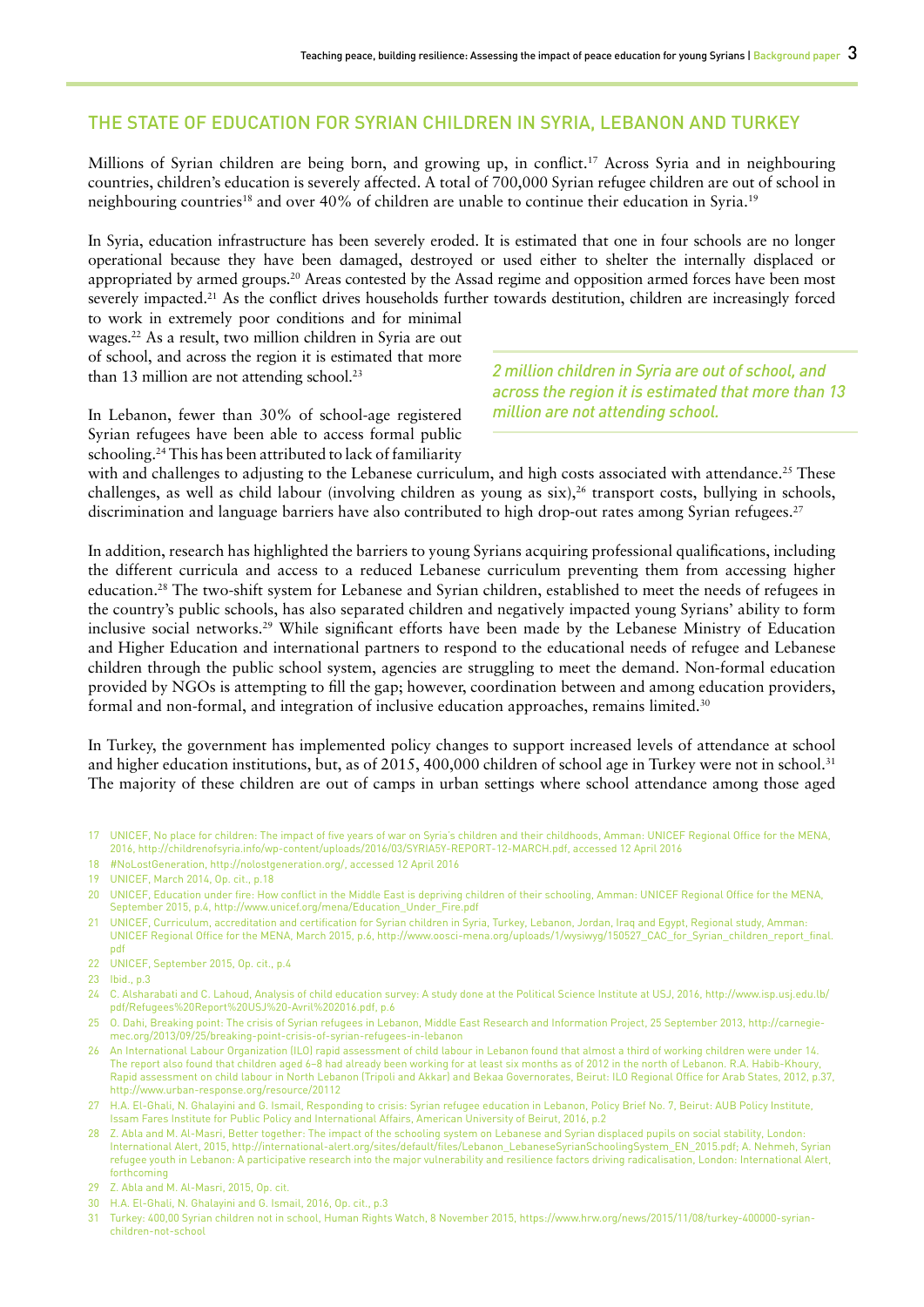$6-17$  is significantly lower than in camps.<sup>32</sup> Lack of school facilities, the need to work, distance from schools, language and limited teacher capacity have been highlighted as barriers to education for Syrian refugees.<sup>33</sup>

#### The role of non-formal education

Within the context of the breakdown of the state school system in Syria, and the barriers to education faced by Syrian refugees in Lebanon and Turkey, informal and non-formal education – all education and learning outside of a formally accredited education system – is filling the gap. The strain on existing education infrastructure means that humanitarian, informal education initiatives led by NGOs and CSOs are playing a pivotal role in providing self-help responses to the education crisis.34

Beyond filling the gap, non-formal education programmes can support, and in many cases are supporting, children's psychological wellbeing and mental health. Alongside educational needs, psychological support has been consistently highlighted as a priority for young Syrians,<sup>35</sup> and support for these needs is limited.<sup>36</sup> Outside of standardised, formal education curricula, non-formal educational programmes, such as peace education, can offer holistic packages of support and address the psychosocial needs of children, including addressing conflict-related trauma.

Non-formal education should not replace formal education; rather it should complement and enrich it. However, the stark reality is that, for many Syrian children (particularly within Syria), informal and non-formal education programmes, including peace education, is the only source of education they receive.37

### PEACE EDUCATION APPROACHES AND ACTIVITIES

Alert's peace education project implemented and assessed five peace education approaches, in terms of their ability to support resilience in young people and their potential to reduce the risk of recruitment into armed groups. These approaches were developed by Alert's partners in response to specific needs of the communities in which the partner organisations are working. The curricula were developed to address issues including: young people's desire for justice and revenge, normalisation of violence, belonging and identity, lack of knowledge about alternative options or ways of thinking, and addressing the impacts of trauma.

Each partner in the project has different approaches to peace education, working with different age groups of children and young people with different needs. Some approaches followed well-established modules, while others were initiatives piloted through this project. While the approaches are different in focus and methodology, all aim to build positive relationships and support for diversity, and provide knowledge and skills so that children and young people can protect themselves, support one another, deal with psychosocial impacts of conflict, and manage conflicts and tensions in non-violent ways. The five different approaches are summarised below.

#### MAINSTREAMING PEACE INTO FORMAL EDUCATION CURRICULUM

This approach involved integrating peace education curriculum into formal education in 15 schools in the Aleppo and Idlib governorates by training 15 social workers to deliver peace education and psychosocial support. Fifteen child-friendly spaces were established to deliver awareness sessions on child protection issues to parents and the wider community. The approach involved training and accompaniment with teachers and facilitators in peace education (projection and diversity-focused modules), and support for the physical rehabilitation of centres to create safe learning and recreation spaces for children. The approach:

- built children's capacity to make sense of the conflict, manage powerful emotions and adapt to the shifting conflict environment;
- developed critical thinking, constructive non-violent responses and fostered reconciliation among students;
- cultivated self-reflection, understanding and respect for others; and
- set personal goals to build positive identities away from the conflict.

33 Ibid., p.4

36 Ibid.

<sup>32</sup> S. Dorman, Educational needs assessment for urban Syrian refugees in Turkey, YUVA Association, September 2014, p.11, [https://data.unhcr.org/](https://data.unhcr.org/syrianrefugees/download.php?id=7898) [syrianrefugees/download.php?id=7898](https://data.unhcr.org/syrianrefugees/download.php?id=7898) 

<sup>34</sup> T. Zaman, Networks of self-reliance: A holistic response to the Syrian conflict, Report prepared on behalf of Alert, 8 July 2014

<sup>35</sup> International Alert, 2016, Op. cit., project data and project M&E

<sup>37</sup> This was underlined by the project evaluation, where a significant number of focus group discussion (FGD) participants and interviewees highlighted the lack of education opportunities and the central role these non-formal peace education programmes were playing in filling the gap. RMTeam, Draft independent project evaluation report: Reducing young Syrians' vulnerability to recruitment by violent extremist groups through peace education, 2016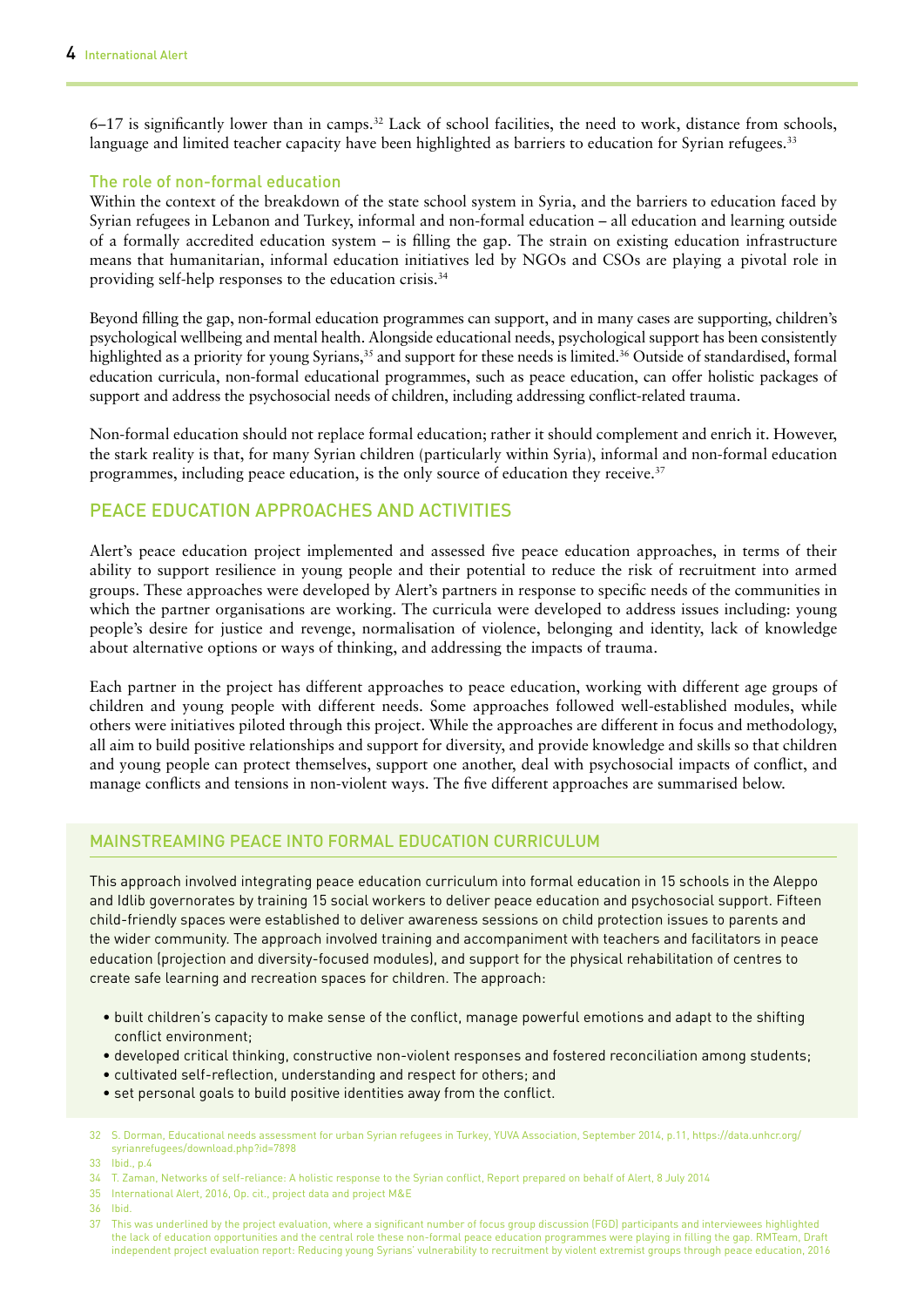#### CREATIVE AND INTERACTIVE ARTS-BASED PSYCHOSOCIAL EDUCATIONAL APPROACH

This approach centred around using arts-based therapy to establish child-friendly spaces and aiding children in dealing with trauma. The approach targeted those aged 6–17 and aimed to help them understand their personal and collective identity, and improve their relationships with themselves, those around them and the environment. It also sought to empower them to reject discrimination and better understand their role in promoting peace through creative initiatives. The approach:

- provided psychological first aid and support, equipping the target age group with constructive, self-help techniques to examine trauma and encouraging non-violent self-expression;
- supported children to develop positive coping strategies to reconstruct and strengthen their perceptions of self, others and meaning of events through interactive sessions addressing problems and stresses in their lives and with facilitators providing them with the skills to manage problems in a healthy way (identifying and dealing with emotions and talking about fears and issues affecting them, such as abuse and self-harm);
- provided access to meaningful activities and peaceful activism where young people can seek positive outlets and gain optimism; and
- supported children to develop empathy and break down stereotypes, challenging assumptions and forming a sense of common humanity through mixed activities and interactive sessions on diversity and tolerance.

#### FAITH-BASED RESILIENCE AND INTERFAITH DIALOGUE

This approach involved running an extensive training-of-trainers programme on interfaith peacebuilding processes, including facilitation, resilience, peace education and interfaith relations. So far, over 40 community leaders have been trained and implemented programmes in eight centres in Syria and Lebanon. The approach:

- built individual resilience and emotional wellbeing, mutual respect and understanding, intercommunity relations and social cohesion through a tailored course of 24 weekly sessions;
- developed individual capacity and resources to analytically interpret, critically assess and question conflict dynamics and violent narratives;
- provided alternative role models that offer a pro-peace perspective to the conflict to directly counter radical narratives and justifications of violence; and
- equipped community leaders with skills to respond to conflict situations through non-violent approaches (conflict management and dialogue) and to build strong community networks.

#### 'LIFE STREET' WITH VULNERABLE STREET CHILDREN

This approach involved helping children on the streets of Beirut and Damascus to become agents for positive change rather than being vulnerable to violence, addiction, abuse and recruitment by armed groups. It developed a network of facilitators who worked with street children through outreach programmes. Through weekly, openaccess sessions, children participated in activities focused on developing literacy, self-awareness, self-protection and building self-resilience to help them recognise dangers so that they can protect themselves from exploitation. The approach:

- reframed the way young people see their lives, building a sense of optimism and helping them to develop coping strategies to build resilience and protect themselves (by building trust and positive interaction with the children);
- taught them how to protect themselves from exploitation (by providing information on child rights, abuse and protection, including available services and support); and
- fulfilled individual needs for belonging by providing supportive and safe networks where young people have a shared sense of collective identity.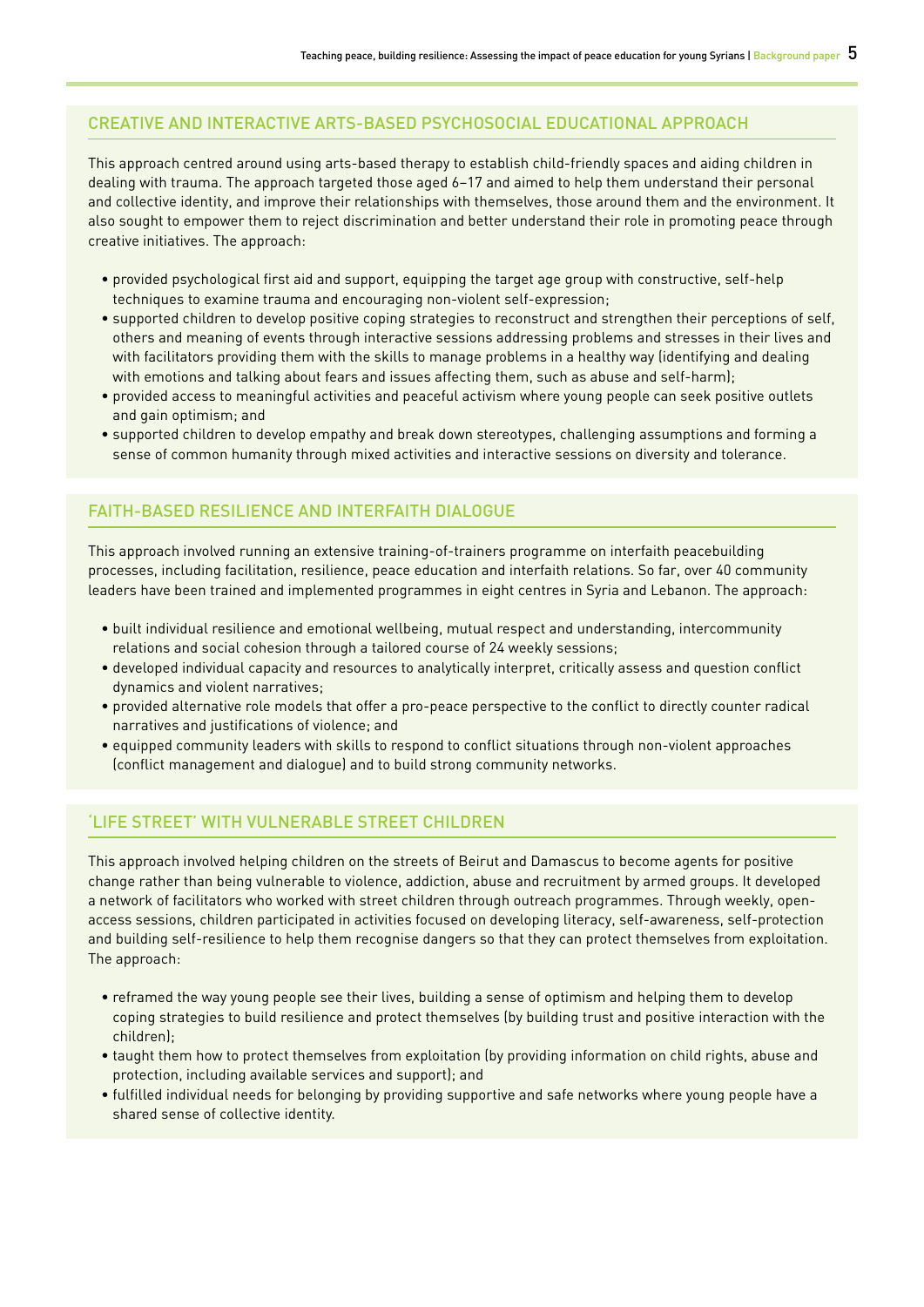#### 'BUILDING BRIDGES' BETWEEN NETWORKS OF YOUNG PEOPLE

This approach was centred around developing a network of youth social leaders from locations across Syria and southern Turkey, and developing their skills in conflict resolution, communication, resilience and team building through an intensive five-day residential learning experience. The approach aimed to build bridges between young people across political divides and support workshop participants to pursue their own initiatives in their communities and on a national level. The approach:

- challenged the attraction to the camaraderie of armed groups by providing a sense of collective identity and individual belonging within supportive and safe networks;
- developed personal resilience, challenging cycles of violence and feelings of helplessness by instilling a sense of hope that peace is possible through planning and access to meaningful activities;
- provided perspectives and realities from other communities, challenging negative attitudes, fostering empathy and building a sense of common humanity; and
- provided income opportunities through participation in community initiatives.

## WHAT MAKES YOUNG SYRIANS VULNERABLE TO JOINING ARMED GROUPS?

Alert's research and experience from the peace education interventions found that vulnerability among young Syrians is being generated by an absence of means to serve basic human needs. In many instances, violent extremist groups are effectively meeting these needs.

The most vulnerable groups are adolescent boys and young men aged 12–24, children and young adults who are not in education, internally displaced persons and refugees without supportive family structures and networks.

The main factors that drive vulnerability are:

- **1. Lack of economic opportunity:** Economic imperatives are a key driver for many Syrians deciding to join armed groups. The economic imperative to join armed groups is most pronounced in Syria, while it plays less of a direct role among refugees in neighbouring countries.
- **2. Disruptive social context and experiences of violence, displacement, trauma and loss:** Exposure to violence, traumatic events and deep-seated grievances towards the Assad regime are stimulating desires to exact revenge, achieve or regain a sense of honour, fulfil perceived moral duties to protect and defend the 'home' and the 'family', and to be part of some sort of cohesive and purposeful social group.
- **3. Deprivation of personal psychological needs for efficacy, autonomy and purpose:** Deprivation of personal psychological needs drives vulnerability because it gives rise to a quest to regain a sense of personal purpose, control and significance. This is especially true for young men, for whom vulnerability is compounded by norms of masculinity.
- **4. Degradation of education infrastructure and opportunities to learn:** For young people in Syria, the collapse of the education system has contributed to vulnerability by creating a gap that violent extremist groups have been able to fill by establishing their own education systems.

#### What supports their resilience?

Resilience exists to the extent that the vulnerability factors are addressed in combination (that is, one factor alone will not provide resilience). Our research suggests that the main factors that underpin resilience are:

- **1. Alternative and respected sources of livelihood** outside of armed groups, which give individuals a sense of purpose and dignity.
- **2. Access to comprehensive, holistic and quality education** both in Syria and in neighbouring countries.
- **3. Access to supportive, positive and inclusive social networks and institutions,** which can provide psychosocial support, mentors, role models and options for the development of non-violent social identities.
- **4. Alternative avenues for exercising agency and non-violent activism** that provide individuals with a sense of autonomy and control over lives and a way to make sense of their experiences.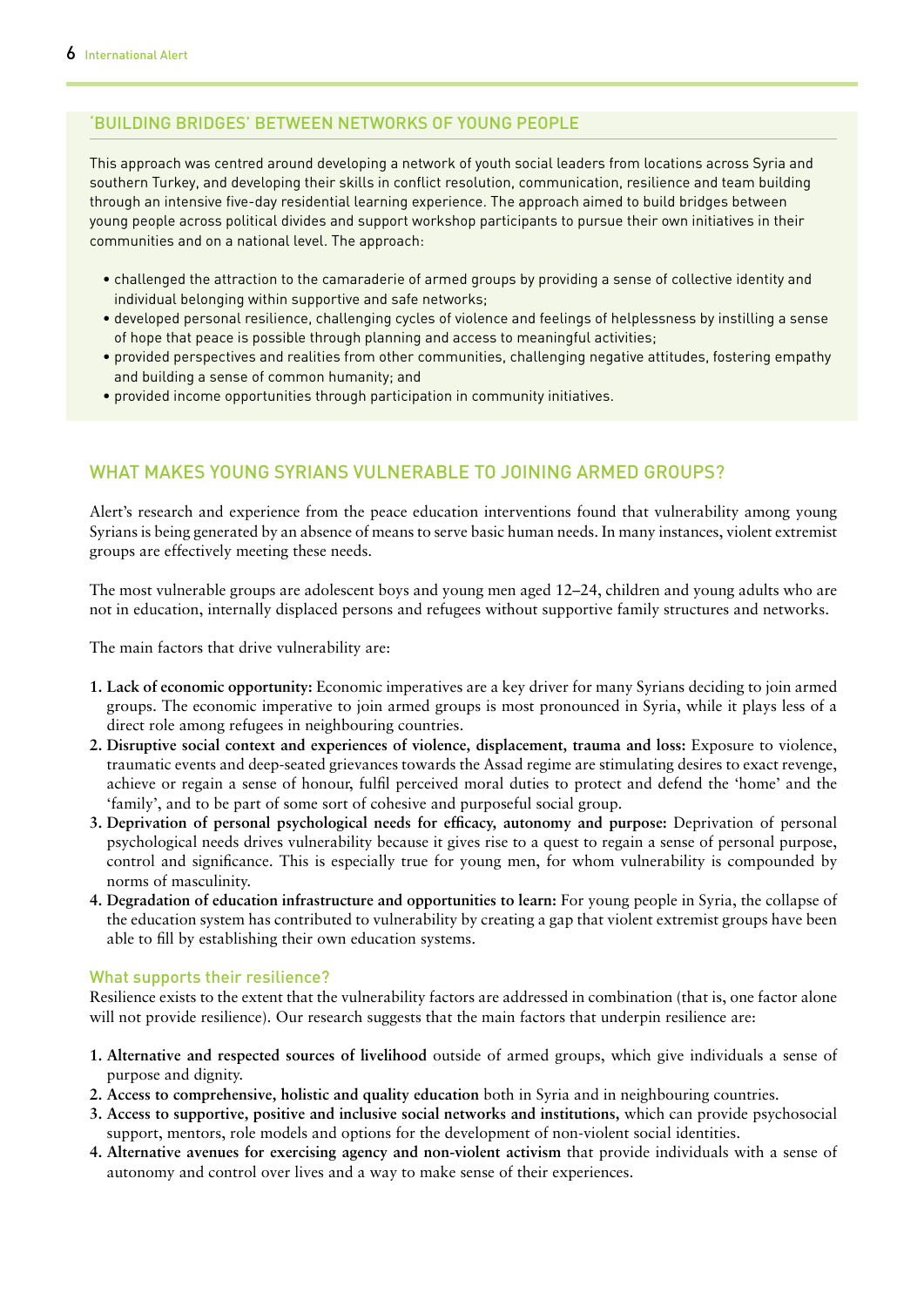#### PEACE EDUCATION'S ROLE IN REDUCING VULNERABILITY AND INCREASING RESILIENCE TO RECRUITMENT BY ARMED GROUPS

This project aimed to assess and generate evidence about the role of peace education in reducing young Syrians' vulnerability and increasing their resilience to recruitment by armed groups, including violent extremist groups. It also aimed to test the relevance of peace education in a time of war in terms of addressing the impact of conflict.

Project M&E and primary research has demonstrated peace education's capacity to support psychosocial resilience and reduce the risk of children and young people engaging in violence in the following ways:

#### 1. Peace education provides supportive social networks through the creation of physical and emotional safe spaces for children and young people with trusted mentors

By attending peace education activities, participants gain a much-needed space in which they can share their fears and concerns with people they can trust. Providing young people with regular contact with trained mentors to talk about issues affecting them directly counters violent narratives and the pull of violence.

Feeling unsafe, some children resort to carrying weapons. This was the case of a nine-year-old Syrian boy in Gaziantep in southeast Turkey, who used to carry a knife everywhere he went. After attending sessions, he felt safe enough to hand in his knife:

#### *"When I come from work at night, Turkish people attack me so I always have a knife on me. I like you and I like coming here so I am giving you the knife. A knife does not suit these activities."38*

Peace education projects have provided access to positive role models. These are trusted mentors who are challenging violent narratives in response to issues of normalisation of violence, feelings of hopelessness and violence as a last resort. After building a strong relationship with trusted facilitators, children demonstrated an increased likelihood to open up about situations that are troubling them, including cases of abuse and exploitation, or attempted recruitment.

Participants also confided in facilitators in cases where they were approached by recruiters from armed groups. A 17-year-old (Syrian-Palestinian) male attending peace education sessions in Saida approached the facilitator and told him, "I want to go back to Syria to join ISIS." He wanted advice on whether or not to go back to Syria, as he found it difficult to cope with life in Lebanon. The facilitator was able to discuss the issue with the young man and convince him not to return to Syria and join ISIS. The young man told the facilitator: "Without your guidance and what you tell us, I would have joined ISIS just like the other kid"<sup>39</sup> (referring to another boy who went back to Syria to join ISIS a year before and was contacting his colleagues to join him).

#### 2. Peace education promotes psychosocial resilience and wellbeing

Provision of psychosocial support as part of the peace education initiatives is helping young Syrians deal with grief and trauma, make sense of the conflict and manage powerful emotions, such as revenge and the sense of injustice. Supporting positive mental health and wellbeing has enabled the young people in the sessions to adapt to worsening circumstances and develop coping strategies.

By participating in a range of peace education activities, children and young adults are showing signs of enhanced psychosocial wellbeing. For example, parents of children engaged in activities in Shatila, Lebanon have observed less violent, disruptive behaviour and increased confidence and outgoing behaviour in their children.40 Facilitators have observed that children are able to overcome problems with more confidence, cooperate and interact with other children better and have more positive outlooks.41 There are a number of cases of children who no longer self-harm due to the support provided by the programmes.<sup>42</sup>

40 Final external project evaluation report, forthcoming.

<sup>38</sup> Facilitated partner reflection session report (internal project monitoring data), January 2016

<sup>39</sup> Ibid.

<sup>41</sup> Ibid. and facilitated partner reflection session reports (internal project monitoring data), January and March 2016

<sup>42</sup> Project M&E data and interviews with facilitators and facilitated partner reflection session reports (internal project monitoring data), January and March 2016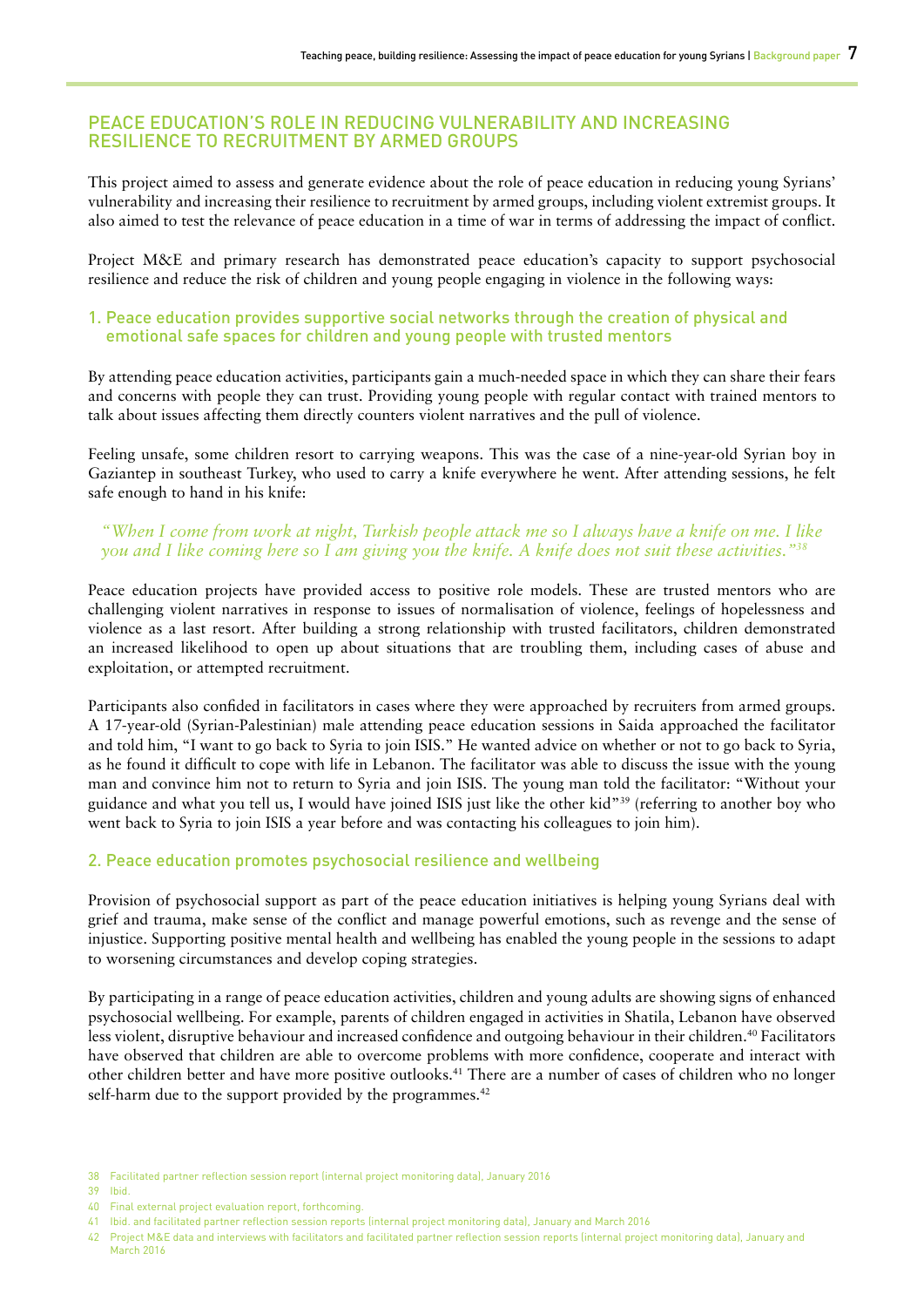*"In Syria, children who aren't engaged in [psychosocial] activities like this are so vulnerable to recruitment, they could be directly recruited by Da'esh or Al-Nusra. Without this, children would look elsewhere for this need to be fulfilled, which would make them vulnerable to armed groups, particularly ideological groups which specifically address this need in their recruitment practices. We give them tools to express themselves in the community, rather than using weapons to express anger at their losses."43*

Dealing with trauma and building psychosocial stability in youth is a basis for preventing the perpetuation of violence, depression, anger, and family and community instability. It is also a prerequisite for developing confidence and empowering young people, helping them to regain a sense of control over their lives and their futures.

#### 3. Peace education builds bridges across divides and fosters intercultural understanding and respect for diversity

Peace education activities that bring together individuals from diverse backgrounds are significantly impacting on the development of respect, empathy and understanding. Relationships have been built between individuals who were – before attending the programme – on opposing sides of the conflict in Syria, and now have committed to working together despite their political differences.

By bringing together different segments of the community, projects provided a space for reconciliation, laying the groundwork for young people to respond to intergroup divisions. The 'Building Bridges' approach was successful in providing a space for bringing Syrian participants from Syria, Lebanon and Turkey to meet, enabling a very interesting and fruitful exchange. Participants from a strictly pro-regime area in Damascus and from opposition areas in Aleppo worked very closely together despite being on the opposite side of the political spectrum. Proregime participants were keen to hear from others about how they saw the revolution and how it started, which is a very rare exchange. Some of the participants at the workshops became friends and even planned a joint initiative together for their communities to be implemented in parallel to the workshops. Following the workshops, participants asked for networking workshops so that they could be put in touch with each other in Syria, to continue to work together and create a network of individuals with peacebuilding skills.

Increased levels of empathy have been a key outcome, allowing young people to recognise commonalities and value difference, enabling them to respond to issues of conflict they face and achieve better, positive outcomes. There is also evidence of increased acceptance of and respect for those who have a different opinion, background and affiliation through bringing people together from across divides. Peace education activities are encouraging young people to see those who are different to them as individuals with similar needs to their own. In particular, it has been noted that tensions between boys and girls have significantly reduced as a result of the workshops.

While each approach deals with diversity differently (depending on the contexts they work in and communities they work with), all approaches focus on respect for differences – whether those are based on gender, age, class, ethnicity, religion or political beliefs – as a key component. Parents interviewed as part of the project evaluation said that "these activities create an understanding between all different segments and create peace amongst individuals in society".44 Facilitators also observed a decrease in bullying between different identity groups and increased positive interaction, for example, playing among younger children and cooperation in tasks among older children.

In a demonstration of a positive change in attitude towards other religious communities, a 10-year-old child at a peace education session in Urfa in southeast Turkey created a cross out of clay during an activity about collective identity. At first this caused some consternation within the group, which questioned why the boy would make a cross. The boy stated that he made the cross because "we lack Christians in the community and the cross was a reminder of diversity".45

While the peace education activities aimed to encourage mixed sessions, bringing together different groups or genders, this was not always possible or desirable within specific cultural or conflict contexts. For example, in some locations classes for boys and girls were conducted separately, particularly for children aged 10 or over. This includes one partner sessions in Idlib, where in order to continue activities in an area under Al-Nusra control, classes had to be separate for girls and boys. In areas where co-ed approaches were possible across the three countries, improved relationships between boys and girls were widely reported.<sup>46</sup>

- 43 Interview with a facilitator in Beirut, Lebanon, February 2016
- 44 Final third party evaluation report, forthcoming
- 45 Facilitated partner reflection session report (internal project monitoring data), January 2016
- 46 Examples from partner reporting from North Lebanon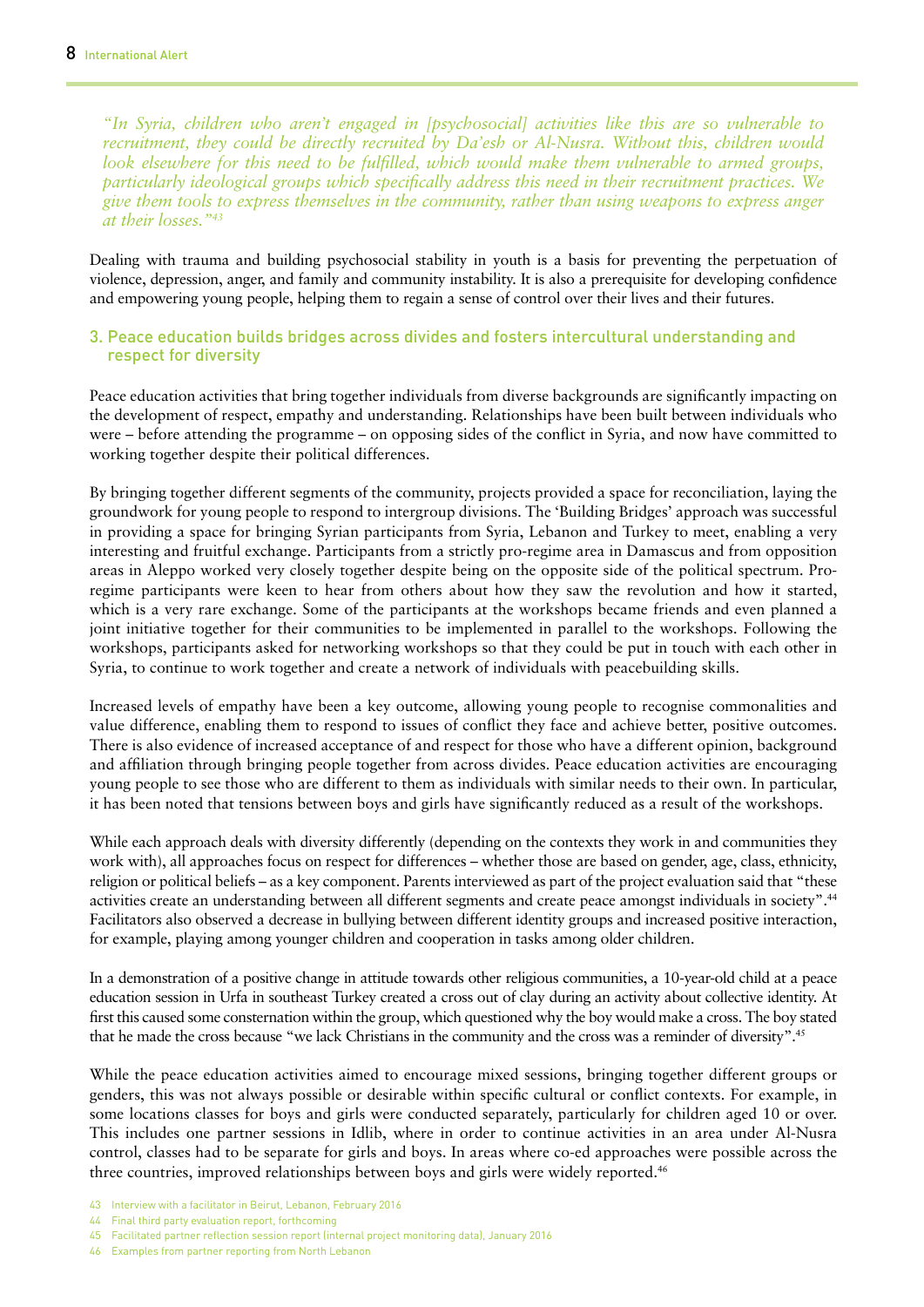#### 4. Peace education provides alternatives to violence and delegitimises violence

Peace education approaches have demonstrated the ability to provide knowledge and skills, which help young people to manage conflicts they experience in daily life in a non-violent way. The vast majority of project evaluation participants stated that their knowledge of peaceful approaches to solving problems had increased considerably as a result of participating in peace education programmes.47

Faced with the daily reality of conflict, and with the risk of violence and exploitation, combating the normalisation of violence and use of weapons among children was a key component of the peace education approaches. One example of this is from Al Kobbe, North Lebanon, where there has been longstanding violence between the Alawites of Jabal Mohsen and the Sunnis of Bab al-Tabbaneh. Children in these classes widely see weapons as an instrument of power, specifically for boys, and they would proudly show pictures of themselves with weapons. Through the sessions, children began to discuss the negative impact of weapons and increasingly questioned whether using weapons was legitimate.<sup>48</sup>

Peace education initiatives work to delegitimise violence and encourage children and young people to believe that peaceful solutions to their problems are possible. This is being achieved in several ways:

- **Critical thinking and development of skills for non-violence and reconciliation:** Access to a balanced curriculum and information on peace and conflict, as well as encouraging critical thinking, has proved effective in countering violent and extremist messages and attempts at recruitment by a range of armed groups, including through social media or family connections. The case of Ali in southern Turkey summarised below demonstrates this.
- **Developing new ways of understanding conflict situations:** During workshop sessions in Lebanon, one partner invited Lebanese people who fought in the Lebanese civil war to come and speak about their experiences with the young Syrians at the workshop and warn them about the dangers of getting involved in fighting and violence. Many young Syrian participants asked about the process of quitting the active fighting and were so affected by this exchange that they wanted to get their friends and family to attend such workshops.
- **Managing conflict in daily lives:** Most of the participating children stated that they had developed new knowledge and skills, which enable them to solve problems without verbal or physical violence. In Akkar, one child said: "The new games learned are important because we can share them with the other students in the camps. The techniques used to resolve conflicts are very important because it allows us to find a common solution without fighting." Another said: "Conflicts can often

affect the relationship with our families. Ultimately, it is important to respect each other's differences."49

**• Managing grievances and desire for revenge:** Partner organisations reported a widespread desire for justice and revenge, often expressed through violence, by children at the beginning of the project, particularly among children aged 10 and above. A statement by one child in Al Kobbe illustrates the desire for revenge: *Most of the participating children stated that they had developed new knowledge and skills, which enable them to solve problems without verbal or physical violence.*

"I want to go to Syria and kill all of [those] who made me lose my home."50 Verified by an external evaluation and feedback from facilitators, parents and communities, the desire for revenge, as well as violent and aggressive behaviour, has significantly decreased.<sup>51</sup>

While peace education is demonstrating an ability to change perspectives on violence and weapons, attitudes to weapons and fighting remain mixed. In one evaluation interview in Turkey, one child said: "If I can use a weapon, I will fight in my country, better than living in Turkey. I don't like the ideas of Islamic State, I just think about power and sovereignty." Another child, at the same meeting, stated: "All fighting factions are bad, they are sabotaging our country."52

- 47 Final third party evaluation report, forthcoming
- 48 Facilitated partner reflection session report (internal project monitoring data), January 2016
- 49 Final third party evaluation report, forthcoming
- 50 Facilitated partner reflection session report (internal project monitoring data), March 2016
- 51 Final third party evaluation report, forthcoming
- 52 Ibid.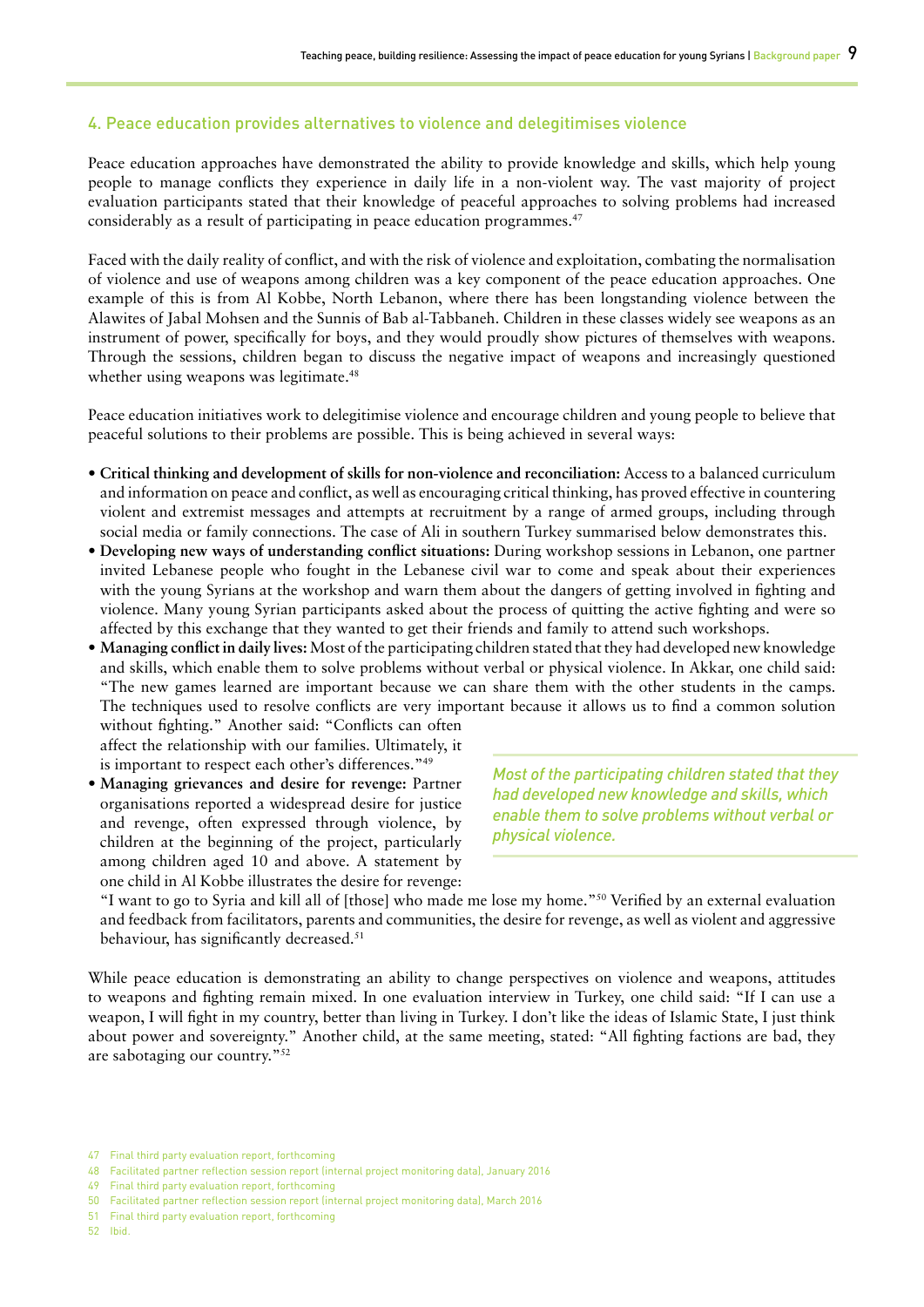#### EQUIPPING CHILDREN WITH KNOWLEDGE AND SKILLS TO RESIST RECRUITMENT AND THE IMPORTANT ROLE OF FAMILY: ALI'S STORY

Ali is 13 years old and is the youngest of his brothers. Through his brothers, he learned how to use mobile phones and access social media. Ali was very active on social media; he had over 700 friends on Facebook. One day, he was talking to a person who was a member of an extremist faction, who asked Ali to come and train with this group. He told Ali that education is not good for him and that "it's the man who has to defend his country and fight for it". He told him that parents do not have the authority over their children if they want to go to Jihad. Ali was convinced and ready to believe this man.

Ali was a sixth-grade student who always came to one of the project partner's centre to attend peace education activities. He learned quickly what a 'peace culture' means. But when he compared how the fighters talk with what he learned at the centre, he became confused. He consulted his oldest brother who was surprised to hear that Ali had been approached by a recruiter and that he was considering joining. The brother told Ali that he is still too young to talk to strangers about these kinds of subjects. The brother deleted all messages with this person. The management of the centre and Ali's parents were informed about the situation and supported Ali in his decision to resist believing the recruiter and communicating with him.

#### 5. Peace education offers alternative non-violent avenues for community activism and engagement

*"We have to participate in training courses, gatherings and discussion sessions to develop our skills, prove that we can help the Syrian society and improve our future."53*

Peace education makes a valuable contribution to building resilience by providing non-violent avenues for community activism and engagement. Research and evaluation feedback has highlighted young people's need for a sense of agency and autonomy, and that in some cases armed groups can provide this sense of purpose through violent means. Some of the peace education approaches, particularly for older children and adult youth, focused on developing peaceful activism, social initiatives and projects.

Project activities have shown positive signs that young Syrian participants want more opportunities to effect positive change through community initiatives and peaceful activism. These are building a sense of optimism that peace is possible and building new ways of critical thinking, thus challenging collective narratives of grievance and revenge.

Evidence is building that suggests participants are increasingly receptive to alternatives, and developing a more positive attitude towards peace, agency and the ability to bring about social change. A group of 14–15-year-old participants in activities in Tripoli developed their own initiatives to rehabilitate a house and plant roses, and asked the community to be involved as a symbol of peace.

It should be noted that, due to the short project cycle, joint, non-violent initiatives are mainly at the planning stages or have just been launched so therefore they could not be fully assessed.

#### 6. Peace education protects the most vulnerable hard-to-reach children that formal education cannot reach

The project took a broad view of vulnerability, in terms of social and economic vulnerability, vulnerability to abuse and exploitation, as well as in terms of vulnerability to recruitment by armed groups. All of the peace education approaches involved working with vulnerable children and young people, including extremely poor or marginalised populations, those who had been survivors of violence, displaced, suffering trauma and those with disabilities. It is important to highlight that, as a result of the conflict, working with Syrian children de facto involves working with vulnerable populations. Centres, which served local communities, also worked with local hosts and their populations, including Lebanese and Palestinian communities, and some of the most marginalised in these groups. Two approaches focused on vulnerability more explicitly – one with a focus on trauma (using an arts-based approach) and the other working with street children ('Life Street').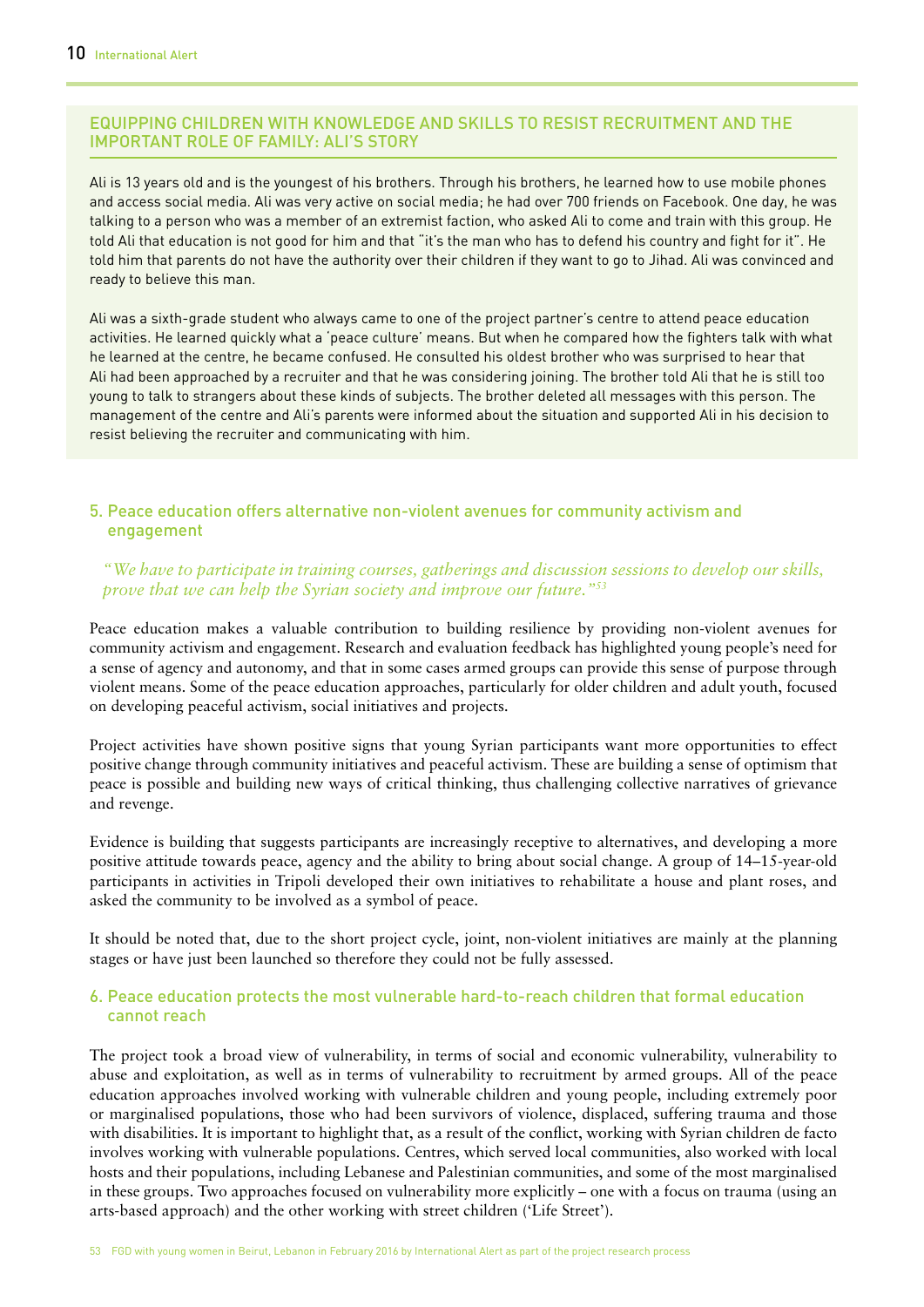While this study emphasises that peace education is complementary to – and should not replace – formal schooling, the peace education programmes implemented provided access for some of the most vulnerable children. The peace education approaches emphasised working with children who are at risk of falling outside the reach of formal education programmes and support. Partners, embedded in communities, were able to identify the most marginalised children and focused on supporting hard-to-reach children and young people, including street children. Some partners worked in particularly deprived neighbourhoods or in areas with a high number of displaced people, who have less access to formal support. In many cases, particularly in Syria, these non-formal peace education projects were the only access to educational, psychosocial support or structures, or supervised recreational activities that these children had.54 In addition, the open-door nature of some of the centres and the holistic educational approach (combining more structured lessons with play-based approaches) was warmly received by children and parents alike, encouraging more children, including those out of school, to register.

The outreach approach with street children aimed to access some of the most hard-to-reach children living and working on the streets, who have no family support networks, limited access to education and increased risk of exploitation and abuse. The pilots in Damascus and Beirut demonstrate a high willingness and appetite to engage in these activities and support from local communities, traders and authorities who interact with these children regularly. The approach focused on developing self-awareness and community safeguarding mechanisms to build self-resilience, recognise dangers and protect young people from exploitation (including establishing a referral mechanism for children with specific needs or vulnerabilities). As this is a new approach, a full assessment of the impact of this work cannot be made at this stage.

#### FIGURE 1: HOW PEACE EDUCATION BUILDS RESILIENCE



54 Confirmed by FGDs held with community and parents in the project final evaluation in March 2016. Final third party evaluation report, forthcoming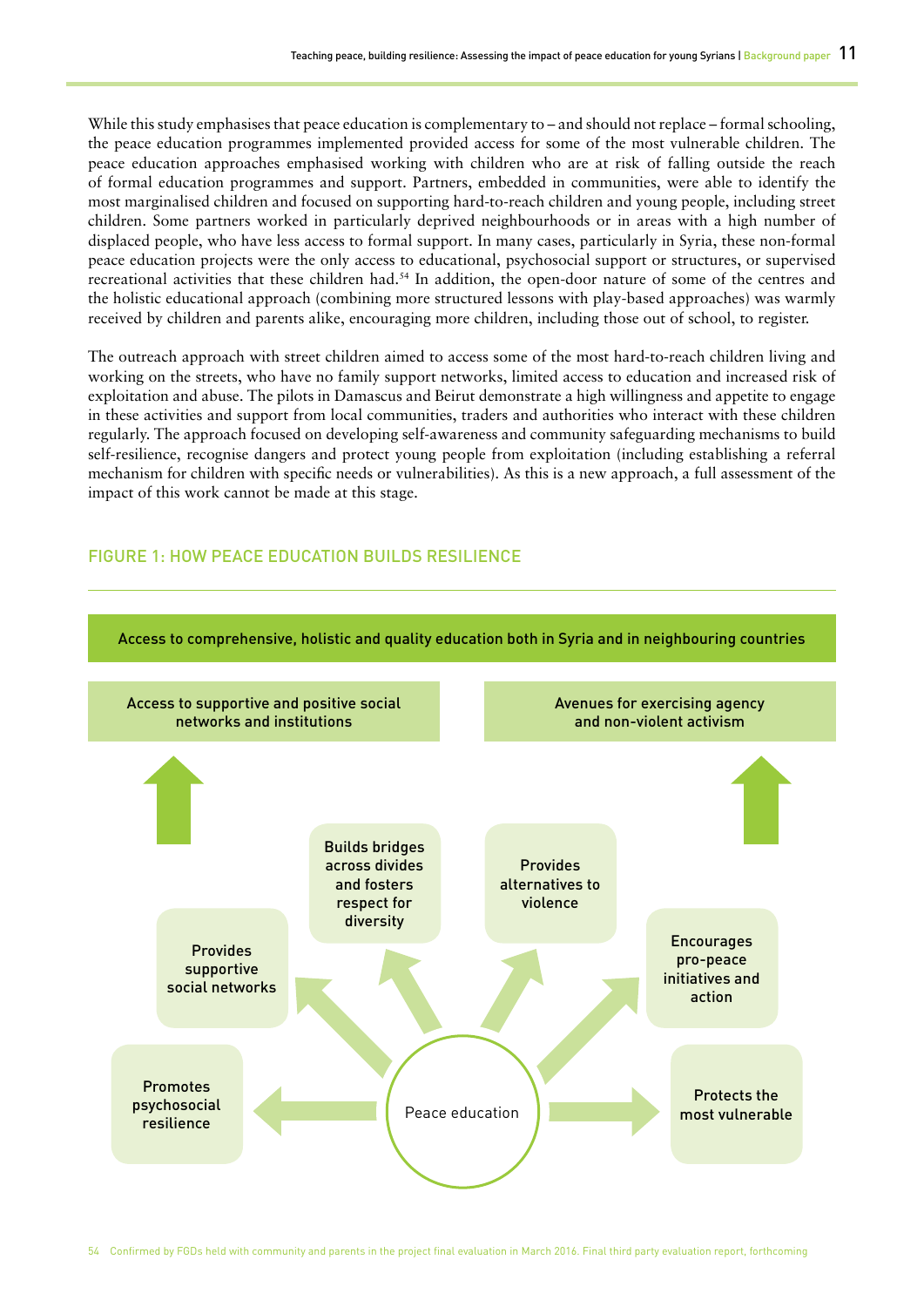### TABLE 1: BUILDING RESILIENCE: HOW PEACE EDUCATION DIRECTLY SUPPORTS RESILIENCE TO ENGAGEMENT IN ARMED VIOLENCE AND ITS LIMITATIONS

| <b>Resilience factors</b>                                                                                                                                                                                                  | Project approaches that demonstrated<br>capacity to support resilience                                                                                                                                                                                                                                                                                                                                                                                                                                                                                                                                                                                                                                                                                                                                                                                                          | Limitations of the project approaches to support                                                                                                                                                                                                                                                                                                                                                                                                                                                                                                                                                                                                                                                                                                                     |
|----------------------------------------------------------------------------------------------------------------------------------------------------------------------------------------------------------------------------|---------------------------------------------------------------------------------------------------------------------------------------------------------------------------------------------------------------------------------------------------------------------------------------------------------------------------------------------------------------------------------------------------------------------------------------------------------------------------------------------------------------------------------------------------------------------------------------------------------------------------------------------------------------------------------------------------------------------------------------------------------------------------------------------------------------------------------------------------------------------------------|----------------------------------------------------------------------------------------------------------------------------------------------------------------------------------------------------------------------------------------------------------------------------------------------------------------------------------------------------------------------------------------------------------------------------------------------------------------------------------------------------------------------------------------------------------------------------------------------------------------------------------------------------------------------------------------------------------------------------------------------------------------------|
| <b>Access to</b><br>comprehensive,<br>holistic and quality<br>education (formal<br>and informall not<br>provided by armed<br>groups<br><b>Supportive, positive</b><br>and inclusive social<br>networks and<br>institutions | • Vocationally relevant knowledge, which<br>complements formal education<br>• Balanced curricula providing non-violent,<br>hopeful narratives to understand the<br>conflict, as well as psychosocial support<br>• Critical thinking - delegitimising violence<br>and providing alternative non-violent<br>narratives<br>• Re-establishing social capital, a sense<br>of routine and purpose, continued<br>development of learning<br>• New supportive social networks with<br>facilitators trained in protection<br>• Safe places for mixed identity groups to<br>gather and develop<br>• Techniques to increase empathy and<br>understanding of diversity and differences<br>(sectarian and gender)<br>• Building capacity of civil society to support<br>preventative responses that allow for more<br>nuanced contextualised approaches that<br>afford sustainable responses | resilience<br>• Not formerly accredited<br>• Unable to operate in ISIS-controlled areas (ISIS<br>strictly controls education), currently limited scale<br>and scope<br>• Does not necessarily translate into a job (limited<br>market<br>• Scope of offered referral systems limited (limited<br>services etc., particularly in Syria), protection<br>elements more limited for outreach with street<br>children, only extends to the classroom (cannot<br>protect kids from conflict risks and limited<br>authority to act if abuse is reported)<br>• Mixed inclusive space is difficult, for example,<br>segregated schooling in Lebanon, displacement;<br>challenges in joint education for girls and boys and<br>topics on gender restricted due to social norms |
|                                                                                                                                                                                                                            |                                                                                                                                                                                                                                                                                                                                                                                                                                                                                                                                                                                                                                                                                                                                                                                                                                                                                 | • CSO networks isolated, continued conflict and<br>displacement<br>• Continued conflict exacerbates social breakdown,<br>loss of loved ones and absence of resolution to the<br>conflict                                                                                                                                                                                                                                                                                                                                                                                                                                                                                                                                                                             |
| for exercising<br>agency and non-<br>violent activism<br>Autonomy and<br>control over<br>life's outcomes:<br>narratives to<br>make sense of<br>experiences;<br>purpose and<br>meaning                                      | Alternative avenues • Empowerment and psychosocial methods<br>- helping children navigate current conflict<br>and a future post-conflict environment by<br>emphasising their agency and ability to<br>bring about social change<br>• Trusted, trained mentors and role models<br>• Narratives to make sense of conflict<br>experiences<br>• Providing alternative outlets to achieve<br>a sense of empowerment, status and<br>personal significance                                                                                                                                                                                                                                                                                                                                                                                                                             | • In chaos of conflict and in difficult, dynamic<br>contexts, a sense of autonomy and purpose is<br>limited<br>• Difficult to establish initiatives and projects in a<br>conflict or divided setting (safety and security risks)<br>• Continued conflict reduces individual agency and<br>safety                                                                                                                                                                                                                                                                                                                                                                                                                                                                     |

# Broader impact of peace education

Beyond the direct benefits for children and young people participating in the programmes, peace education approaches were generally well received by parents and community members, demonstrating the project's capacity for wider impact and relevance. Indeed, the project evaluation highlighted that all parents interviewed saw value and relevance of these activities, and generally reported positive changes in their children's behaviour as a result of attendance. There was also a number of cases of parents seeking to enrol other children in the activities and requesting similar programmes tailored to the adults themselves, after hearing from their children what they learned in the sessions.<sup>55</sup> Parents and community members consulted in Syria consistently stated that they were not aware of any similar programmes being implemented in their areas and that these projects had a unique role filling a gap in services.<sup>56</sup> In some cases, the peace education was the only form of education children were receiving.

This wider impact, particularly among parents and families, is particularly important considering the influence that parents and families and the home environment have on children. In activities with street children in Beirut,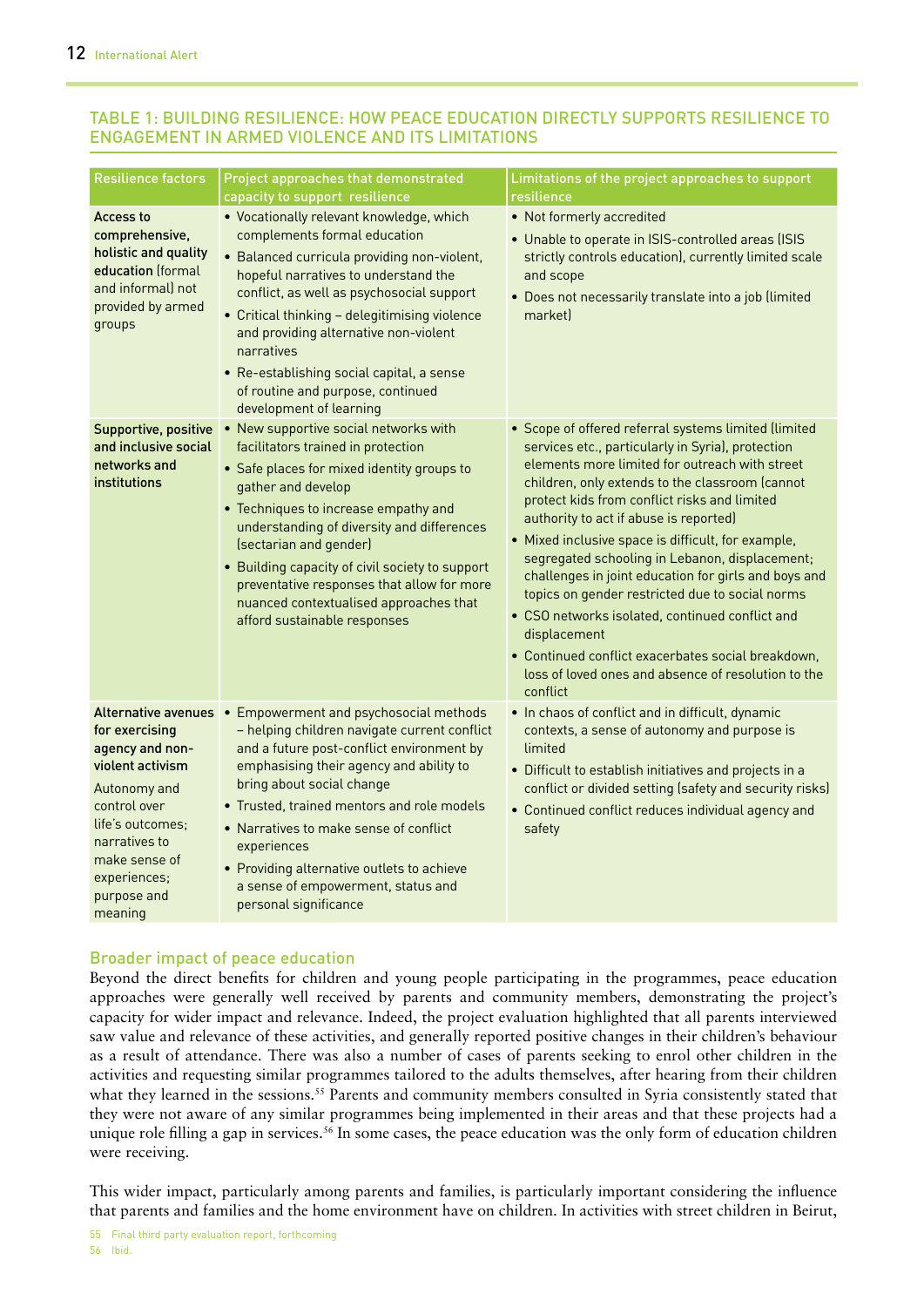local traders in the area reported changes in attitudes and behaviour of the children, such as noting a reduction in aggression and vandalism.57

While family and community feedback was broadly positive, there were some concerns and suggestions for improvements in the peace education approaches. Despite parents broadly feeling that interactive, play-based approaches were effective, the most consistent complaints related to the physical nature of some of the activities, which were not seen as culturally appropriate. Some topics relating to sexual abuse, exploitation or early marriage were also negatively received by parents and community leaders, particularly in North Lebanon. Some concerns were expressed about the frequency of the sessions, with some parents thinking they were too frequent and at the expense of formal study, while others thought they were too infrequent. There was also feedback about ensuring that centres were accessible for children with disabilities.

#### LESSONS LEARNED

This project has demonstrated evidence of peace education building children and young people's resilience and resistance to engaging in violence, as well as positively influencing parents' attitudes and being welcomed by communities. There are, however, challenges to delivering effective peace education in dynamic and conflict contexts, and limitations to peace education's ability to reduce vulnerability to recruitment. Over the course of project implementation and from the M&E stage, the following lessons, opportunities and challenges were identified:

**Peace education is effective but needs to be consistently supported over the longer term.** The project pilot period of six months was sufficient to demonstrate potential and evidence for effectiveness. Because peace education programmes seek to bring about change in behaviours and attitudes and often work with an extremely vulnerable target group, long-term engagement and consistency is critical. Where operating within or overlapping with the formal education sector, either within school hours or as extracurricular activities, at a bare minimum, peace education programmes should be run for the duration of the academic year, and ideally over two academic year cycles.

**Peace education approaches were particularly effective and demonstrated potential for longer-term impact in three key areas:** providing supportive networks, safe spaces, trusted mentors and positive role models for young children; addressing the impact of psychological trauma and building psychological resilience; and building bridges across divides and fostering intercultural understanding and respect for diversity. Integral to the success of all approaches was the establishment of safe spaces and building robust and safe relationships with experienced facilitators, mentors and role models, as part of a social support network. While potential for peace education to support alternative non-violent avenues for community activism and engagement was demonstrated, the short timeframe for implementation and assessment did not allow for full implementation.

**Peace education is likely to be more effective if applied as part of an integrated approach to building resilience and reducing vulnerability.** This is most evident in the case of economic drivers of vulnerability (need for income, which can be exploited by armed groups). Addressing economic issues, which reduce attendance, is outside of peace education's direct remit. However, this is something that could be developed as a complementary approach to provide holistic peace education and livelihood support.<sup>58</sup>

Peace education relevance and effectiveness is significantly influenced by local context and locally tailored **approaches work best.** Local context, including children's cultural environments, conflict dynamics and community needs should be taken into account in planning and delivering peace education. Partner organisations, which were embedded and from communities where they delivered peace education and tailored their approaches to take local sensitivities into account, demonstrated the most impact. This was because they understood complex and nuanced dynamics in the communities they worked in, could build trust with the communities, families and children, and could frame and adapt the peace education content in a way that was relevant to children, using examples from their daily experience. For example, sensitivities addressing themes around sexual abuse and exploitation, as well as early marriage were highlighted as particularly sensitive in many areas, but relevant in others. Active conflict in some sites in Syria led some project partners to rethink how and where they delivered sessions to encourage attendance, while maintaining physical safety as much as possible (for example, changing location of classes) and placing more emphasis on some elements of peace education curricula, such as psychological resilience and protection.

<sup>57</sup> Facilitated partner reflection session report (internal project monitoring data), March 2016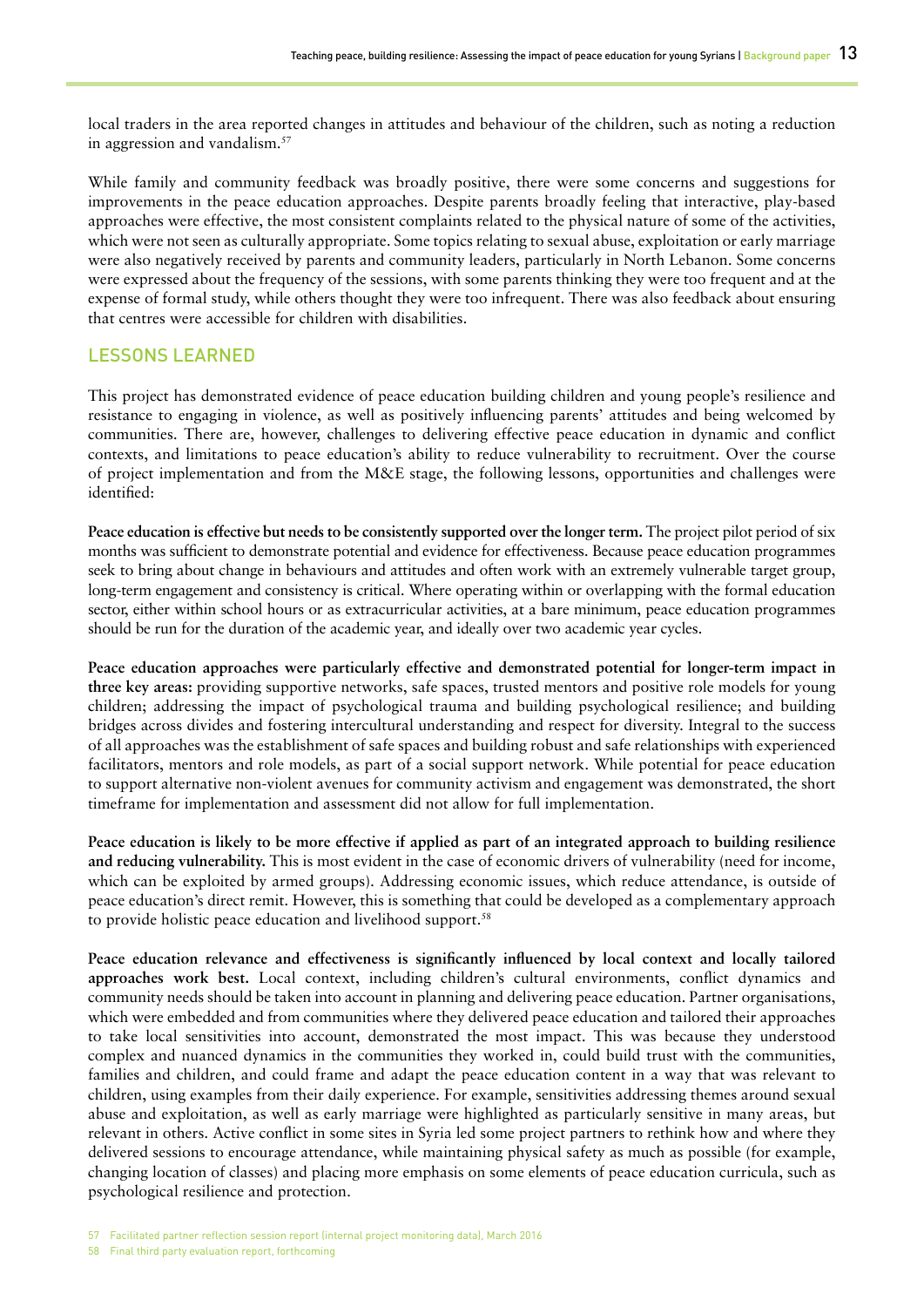**Peace education is most effective for children aged 10–15 and should be adapted to the needs of younger children.**  This is partly because many of the children under 10 had left Syria at a very early age and had little memory of the situation there, and therefore the approaches were not suitably tailored. It is still important to work with under 10s, as they are experiencing the destructive impact of conflict at a critical point in their development. However, these approaches should be specifically adapted to young children's needs. Experience demonstrated the difficulty in accessing those aged 16+ because these young people are likely to be working or looking for work, and therefore do not enrol in or drop out of activities. In addition, the project evaluation indicated that this age group self-identified as, and is identified as, adults in their social environments and were therefore less likely to attend.<sup>59</sup>

**Peace education should be combined with additional support, as required, for children and young people with acute and special needs.** Peace education, with experienced and trained facilitators, can be beneficial for children with a wide range of needs and abilities, including those experiencing psychological trauma, learning difficulties and disability. However, children who have acute mental health needs, severe trauma and who are at immediate risk of exploitation or abuse require a broader network of specialist services to meet their needs. There are cases of children with acute learning difficulties and mental health needs being assessed and referred on to other service providers who could better serve these children's specific needs. Efficient referral and coordination between actors, including specialist service providers, is critical to providing this support.

**Peace education is also relevant for adults.** Parents and other adult relatives of participating children expressed a level of interest in engaging in peace education activities. This engagement would be of particular value in cases when there are negative influences at home and to provide a positive enabling environment for children to practise what they have learned as part of the programmes outside of the centres, as well as the opportunity to embed impact beyond individual children.

**Finding safe spaces to conduct activities in live conflict conditions can be very challenging, especially during air strikes.** Partners had to find more secure locations (such as basements) to carry out activities. Fear over physical safety in areas under bombardment also resulted in reduced participation, as parents feared their children going outside of the home.

#### **CONCLUSION**

Despite the many positive effects of peace education, there are a number of limits to its application and effectiveness.

Security concerns, ranging from intimidating security checks in Lebanon to the risk of aerial bombardments in Syria, have been a major challenge. This not only has practical security implications for delivery, but also raises questions about the appropriateness of delivering peace education activities while children are still experiencing traumatic events. This has led projects to deliver alternative curricula for those living in Syria and for those in more stable neighbouring countries. These tailored approaches take into consideration the fragile environments

*Engaging in peace education is a highly fraught endeavour. Content that attempts to counter wider social norms within a community runs the risk of antagonising armed groups and thus impacts on the scope and content of delivery.*

young people are living in, level and nature of conflicts, the readiness of young people to engage in activities, and the potential of interventions to antagonise local armed groups and generate suspicion among conservative communities.

All projects experienced challenges in navigating local gatekeepers, community leaders and armed groups sceptical of programme activities. It should not be understated that engaging in peace education is a highly

fraught endeavour. Content that attempts to counter wider social norms within a community runs the risk of antagonising armed groups and thus impacts on the scope and content of delivery. The approach was taken to prioritise the safety and security of young people by working with communities, and to bring them on board rather than choosing to actively challenge them.

Projects are beginning to demonstrate a positive impact but it has been recognised across activities that peace education requires a long-term consistent approach and that transformation is limited when working in such a short timeframe. In order to make a lasting impact for beneficiaries, staff must build trust with young people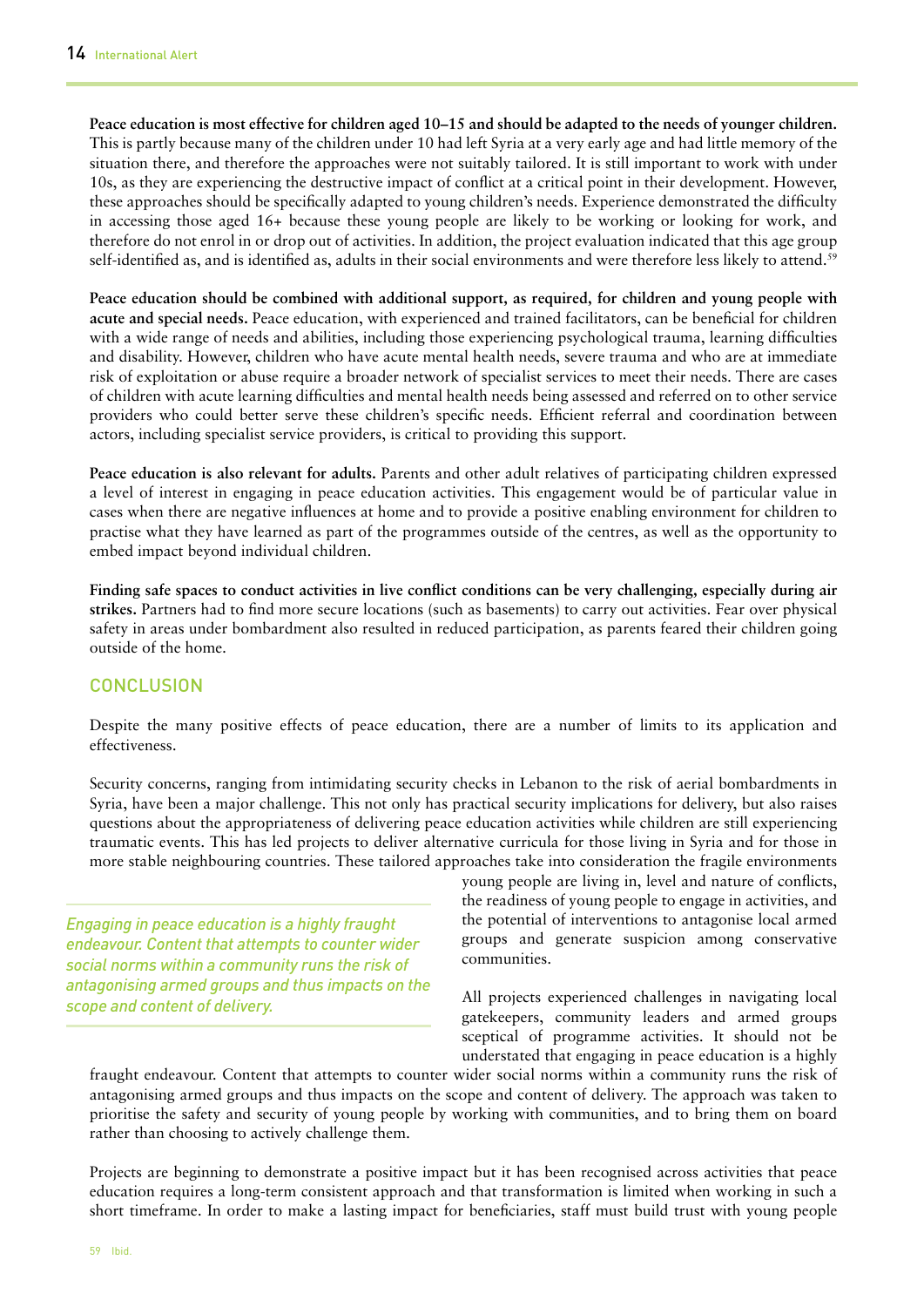over time to embed learning that can generate meaningful change and bring the community with them on their learning journey.

Trauma of both youth and staff was another factor affecting the quality of effective delivery, especially in Syria where active conflict and the potential for constant re-traumatising exist. Safe spaces are available to young people for only a short time – and outside this window of safety, they return to their communities and are surrounded by those that may exploit and abuse them. To effectively mitigate against this entails working beyond the individual and with the whole community. This sensitive balance requires experience and understanding of the local context. It is therefore beneficial for activities to be led by local communities and actors.

#### RECOMMENDATIONS

Based on the pilot project implementation, and the challenges encountered and lessons learned, this study makes the following recommendations to donors, practitioners and implementers working in the fields of peacebuilding, education and child protection in the context of the Syrian conflict:

**• Plan and deliver peace education-related programming over at least two-year programme cycles, if not longer, to maximise impact and reduce potential negative consequences of providing short-term psychological support** 

without follow up. A longer programme cycle will also allow time for demonstrating and assessing impact. It also allows for programmes to respond to the continuing reality and impact of the conflict, risk of exploitation, abuse and recruitment of children and young people, and presence of armed groups.

**• Refine targeting and focus of peace education programmes to 10–15 age group and tailor the approaches to these needs.** Continue to target peace education activities towards 10–15-year-olds, which is the age group for which it is proving most effective. *Plan and deliver peace education-related programming over at least two-year programme cycles to maximise impact and reduce the potential negative consequences of providing short-term psychological support without follow up.*

- **• Develop strategies to attract and retain participation of vulnerable children and young people aged 16+** in order to reach the broadest possible category of the 12–24 at-risk age group, including targeting hard-toreach young adults outside of education, who are actively seeking work (instead of going to school).
- **• Refine approaches to meet the needs of under 10s now as part of a long-term approach to building resilience and reducing vulnerability.** Young children are being impacted by violence, conflict and displacement at a critical point in their development. Providing peace education and psychosocial support to 6–10-year-olds can combat the destructive and traumatic impact of the conflict environment young children are experiencing.
- **• Plan and deliver peace education programmes as part of a comprehensive package of support for children and young people.** This includes providing peace education activities, alongside formal education, as well as support, which addresses other factors of vulnerability for young people, such as economic factors. Seek partnerships with other agencies, including national institutions, local and international INGOs and intergovernmental agencies, providing social, humanitarian and development assistance to deliver integrated support, encourage effective referral and information-sharing mechanisms and learning. Encourage a broad range of educational actors and agencies working with children to tailor and integrate the most aspects of peace education approaches and content to their work to support resilience.
- **• Further refine peace education modules and consider how to address the gender dimensions of vulnerability for children and young people.** This would include refining culturally sensitive modules, which address the risks of sexual exploitation and abuse, early marriage and child labour. These should be developed and tested with communities to ensure appropriateness and relevance.
- **• Establish robust referral mechanisms for at-risk children and children with special needs:** Develop and widen the referral network for children and young people with specific vulnerabilities and needs, so that those most at risk receive the most tailored support possible and these children do not 'fall through the gaps'.
- **• Develop complementary adult peace education programming.** This would respond to the interest and need expressed by parents to participate in peace education programmes. This would also help to support a positive and enabling environment within the home and family networks to encourage sustainability of change beyond individual children.